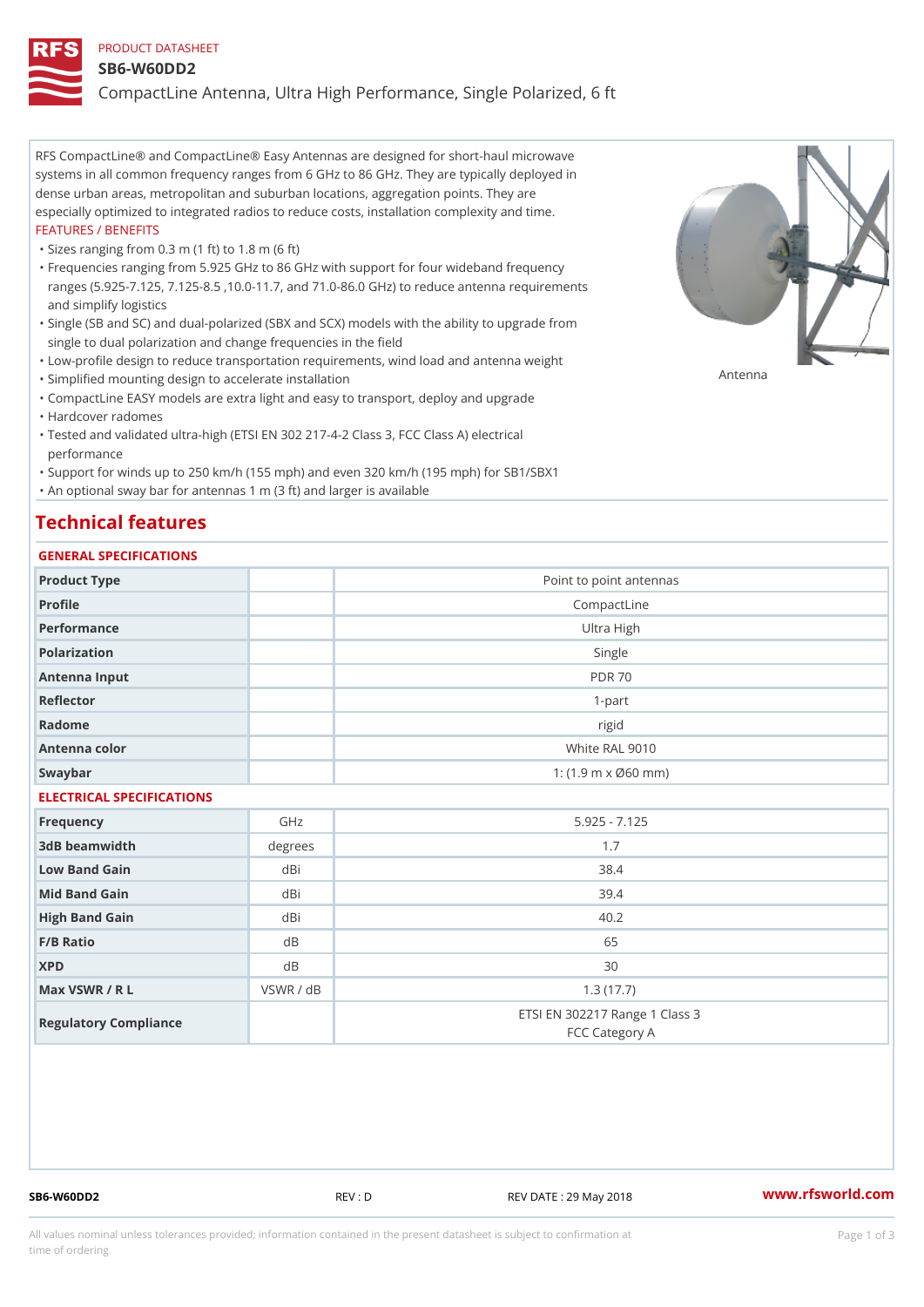### PRODUCT DATASHEET

#### SB6-W60DD2

CompactLine Antenna, Ultra High Performance, Single Polarized, 6 ft

| MECHANICAL SPECIFICATIONS                                              |                                 |              |                                                   |
|------------------------------------------------------------------------|---------------------------------|--------------|---------------------------------------------------|
| Diameter                                                               |                                 | ft $(m)$     | 6(1.8)                                            |
| Elevation Adjustment                                                   |                                 | degrees      | ± 5                                               |
| Azimuth Adjustment                                                     |                                 | degrees      | ± 5                                               |
| Polarization Adjustment                                                |                                 | degrees      | ± 5                                               |
| Mounting Pipe Diameter<br>minimum                                      |                                 | $mm$ (in)    | 114(4.5)                                          |
| Mounting Pipe Diameter<br>maximum                                      |                                 | $mm$ (in)    | 114(4.5)                                          |
| Approximate Weight                                                     |                                 | kg (lb)      | 90(198)                                           |
| Survival Windspeed                                                     |                                 | $km/h$ (mph) | 252 (155)                                         |
| Operational Windspeed                                                  |                                 | $km/h$ (mph) | 252 (155)                                         |
| <b>STRUCTURE</b>                                                       |                                 |              |                                                   |
| Radome Material                                                        |                                 |              | rigid                                             |
| FURTHER ACCESSORIES                                                    |                                 |              |                                                   |
| optional Swaybar                                                       |                                 |              | 1: SMA-SK-6 (1.9 m x Ø60 mm)                      |
| Further Accessories                                                    |                                 |              | SMA-SKO-UNIVERSAL-L : Universal sway bar fixation |
| <b>MOUNTOUTLINE</b>                                                    |                                 |              |                                                   |
| $Dimen sion_A$                                                         | m m<br>(in)                     |              | 1900(74.8)                                        |
| $Dimension_B$                                                          | m m<br>(in)                     |              | 910(35.8)                                         |
| $Dimenision_C$                                                         | m m<br>(in)                     |              | 362(14.3)                                         |
| $Dim_D - D -$<br>$114$ m m $(4.5$ ir $)$ $\sqrt{$ ii $\sqrt{p}}$ $\ge$ | m m                             |              | 416 (16.4)                                        |
| $Dimension$ _ $E$                                                      | m m<br>(in)                     |              | 83 (3.3)                                          |
| $Dimension_F$                                                          | m m<br>(in)                     |              | 785 (30.9)                                        |
| $D$ imension_G                                                         | $\mathsf m$ $\mathsf m$<br>(in) |              | 305(12)                                           |

SB6-W60DD2 REV : D REV : D REV DATE : 29 May 2018 WWW.rfsworld.com